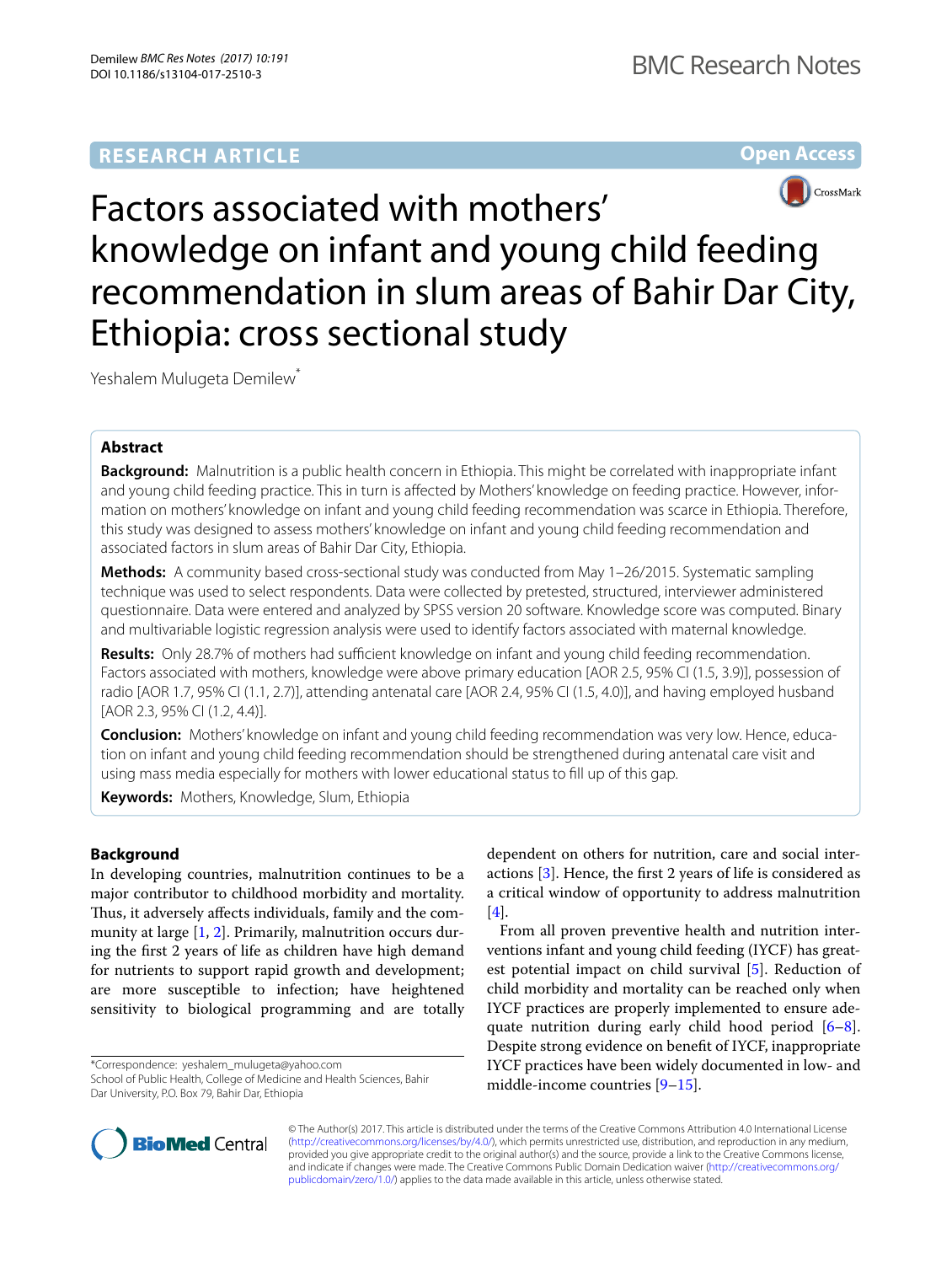Ethiopian government developed and implemented the Infant and Young Child Feeding (IYCF) guideline in 2004 to improve feeding practice [\[16](#page-6-1)]. Based on the guideline IYCF messages were given at health institution and community level. However, majority of mothers inappropriately fed their children [[17–](#page-6-2)[20\]](#page-6-3). Urban slum dwellers are illiterate with low socioeconomic status, and lack of access to basic health care facilities which further afect IYCF practice [[21](#page-6-4), [22\]](#page-6-5).

Knowledge of the mother on IYCF recommendation has statistically signifcant association with their IYCF practice. Mothers who have insufficient knowledge on IYCF recommendation were more likely to have inappropriate IYCF practice [[23,](#page-6-6) [24\]](#page-6-7). Even, inadequate knowledge is often an important determinant of care givers feeding practice than availability of food [\[6,](#page-5-5) [25\]](#page-6-8). Nevertheless, the rate of knowledge on IYCF recommendation difered across countries. Previous studies in various countries such as Zambia, Nigeria and Ghana have shown diferent level of mothers' knowledge on IYCF recommendations [[25–](#page-6-8)[27](#page-6-9)].

Several factors afect mothers' knowledge on IYCF recommendation. These factors include working status of the mother, family size, educational and marital status of the mother, age and sex of the child [\[2](#page-5-1)]. Even though, we have seen that diferent factors afect knowledge of the mother. Nonetheless, there are two rationales to conduct the study in slum sub-cities of Bahir Dar City. Firstly, the researcher hasn't come across prior study in the area. Secondly, knowledge is afected by particular cultures of a given community, which make conducting a study in the target area appropriate. Therefore, this study was conducted to assess the level of mothers' knowledge on IYCF recommendation and associated factors among mothers in slum areas of Bahir Dar City.

## **Methods**

The study was conducted in slum sub-cities of Bahir Dar City. The City is the capital City of Amhara Regional State, which is found at 565 km far from Addis Ababa, Northwest Ethiopia. The total population of the City is 288,200, of which 146,982 were females. According to the Bahir Dar City administration health bureau report, the numbers of under-5-year-old children and children aged 24–36 months were 4345 and 908, respectively. For administrative purpose the City is divided into nine subcities. Among which, three sub-cities are slum (Shumabo, Gish-Abay, and Sefene-selam). Majority of the residents in the slum sub-cities are daily laborers and petty traders.

In the City there are three hospitals (one public Regional referral hospital and one public and one private hospital), 6 health centers, 2 nongovernmental clinics, 9 private special higher clinic, 2 private higher clinics and

12 private clinics to deliver diferent health care services such as health promotion, prevention, curative and rehabilitative services to the community.

Community based cross-sectional study was conducted among mothers who have 24–36 months old children from May  $1-26/2015$ . The sample size was calculated using Epi-info soft ware version 3.5.2 by considering the following assumptions: 95% confdence interval, 80% power, 52% proportion of knowledge on IYCF, odds ratio to be detected 2, Non-response rate 10%. The final sample size was 495.

Systematic sampling technique was used to select the study participants. The sample frame was list of mothers who have 24–36 months old children in the slum areas registered by the urban health extension workers. Using this registration logbook the study participants were selected by systematic sampling technique (every other child was selected) considering proportional to size allocation (by considering the number of 24–36 months children's mother) for each slum area. In households with two women with 24–36 months old children, one was selected by lottery method.

Data were collected by pretested, structured interviewer administered questionnaire. The questions were adapted from diferent literature [\[6](#page-5-5), [8,](#page-5-6) [28](#page-6-10)]. Interview with mothers was conducted at their home considering privacy. Three diploma nurses and one public health professional were recruited as a data collector and supervisor respectively.

Mothers' knowledge on IYCF recommendation was assessed by twelve item questions which had yes or no response. A score of one was given for each correct response and zero for wrong response [\[29\]](#page-6-11). Mothers who had above six (those who score above average) were leveled as had "sufficient knowledge", whereas, mothers who had six and below were leveled as had "insufficient knowledge" [[24\]](#page-6-7).

Data collectors and the supervisor were trained on the purpose of the study, data collection technique and tool before and after pretest. The questionnaire was pretested in slum area near Bahir Dar City and errors were corrected accordingly. Each day, collected information was reviewed and errors were returned to data collectors for correction. The supervisor and investigator closely supervised data collection technique.

Data were entered and analyzed using SPSS version 20. A frequency of each variable was calculated to check for accuracy, outliers, consistency and missed values. Mothers' knowledge on IYCF recommendation was computed. Binary and multivariable logistic regression was done to identify factors associated with mothers' knowledge. P value  $\leq$ 0.2 was taken as a cut-off point to select variables for the multiple logistic regression models. Place of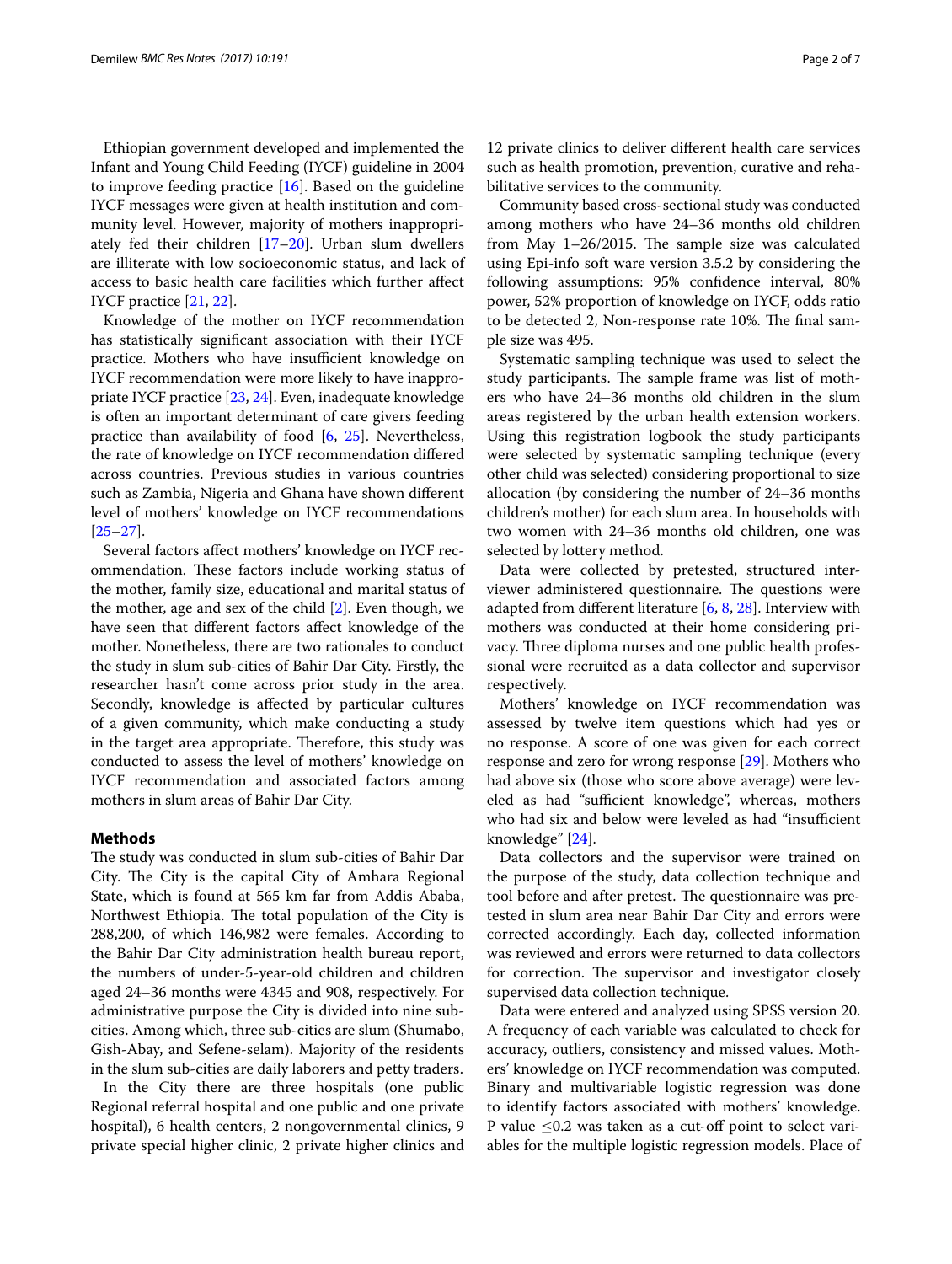delivery, educational status, educational status of the husband, ANC follow up, occupational status, occupational status of the husband, religion, possession of television and radio were included in the final adjusted model. The model was built with backward elimination to avoid multicollinearity. A P value of less than 0.05 was considered statistical signifcant.

The study was approved by Ethical review Board of Bahir Dar University. Letter of permission was taken from Bahir Dar City administration health Bureau and sub-city administrators. Verbal consent was taken from participants. Privacy and confdentiality was maintained throughout the study period by excluding personal identifers from the data collection form.

## **Results**

## **Socio demographic characteristics**

Among a total of 495 mothers sampled, 471 were participated, making the response rate of 95.1%. The mean age of the mothers was  $30\pm$  (4.3 SD) years. Majority of the respondents were from Amhara ethnic group, 427 (90.7%) and orthodox Christian followers, 398 (84.5%). One hundred ffty-four (32.7%) mothers and their husbands, 101 (21.4%) had no formal education. Nearly half of the mothers, 225 (47.8%) and their husbands, 218 (46.3%) were housewives and daily laborers respectively (Table [1](#page-2-0)).

#### **Mothers knowledge of IYCF**

Overall, 135 (28.7%) mothers had sufficient knowledge on IYCF practice recommendation. Majority of the mothers knew the time of initiation of breast feeding, 432 (91.7%), the duration of exclusive breast feeding, 397 (84.3%) and when to switch to the other breast, 379 (80.5%). However, only few mothers were familiar with frequency of breast feeding per day, 142 (30.1) and total duration of breast feeding, 96 (20.4%) (Table [2](#page-3-0)).

Four hundred fourteen (87.9%) respondents identifed exact time of complementary feeding initiation. Even if, majority knew when to start complementary feeding, only a small number of mothers had knowledge on minimum number of complementary food staffs, 64 (13.6), frequency of feeding per day, 146 (31%) and need to increase feeding frequency when age increase, 84 (17.8%). Besides, only a small number of respondents were familiar about need of iron rich foods, 87 (18.5%) and extra meal during illness, 29 (6.2%) (Table [2\)](#page-3-0).

### **Factors associated with mothers' knowledge**

In the binary logistic regression analysis place of delivery, possession of television and radio, educational status of respondents and their husbands, occupational status of mothers and their husbands were statistically associated

<span id="page-2-0"></span>

| Table 1 Socio-demographic characteristics of mothers       |  |
|------------------------------------------------------------|--|
| and their husbands in Slum areas of Bahir Dar City; Ethio- |  |
| pia, May 2015                                              |  |

| Variable                                                  | Frequency ( $n = 471$ ) | Percentage |  |  |  |
|-----------------------------------------------------------|-------------------------|------------|--|--|--|
| Age of the mother (years)                                 |                         |            |  |  |  |
| $\leq$ 24                                                 | 102                     | 21.7       |  |  |  |
| $25 - 29$                                                 | 207                     | 43.9       |  |  |  |
| $\geq 30$                                                 | 162                     | 34.4       |  |  |  |
| Mean $\pm$ (SD) age of their children = 29.65 $\pm$ (4.3) |                         |            |  |  |  |
| Religion                                                  |                         |            |  |  |  |
| Orthodox                                                  | 398                     | 84.5       |  |  |  |
| Muslim                                                    | 52                      | 11.0       |  |  |  |
| Protestant                                                | 21                      | 4.5        |  |  |  |
| Ethnicity                                                 |                         |            |  |  |  |
| Amhara                                                    | 427                     | 90.7       |  |  |  |
| Others*                                                   | 44                      | 9.3        |  |  |  |
| Educational status of the mother                          |                         |            |  |  |  |
| Have no formal education                                  | 154                     | 32.7       |  |  |  |
| Primary education                                         | 129                     | 27.4       |  |  |  |
| Secondary education and above                             | 188                     | 39.9       |  |  |  |
| Occupational status of the mother                         |                         |            |  |  |  |
| Housewife                                                 | 225                     | 47.8       |  |  |  |
| Daily laborer                                             | 147                     | 31.2       |  |  |  |
| Government employee                                       | 58                      | 12.3       |  |  |  |
| Petty trader/private employee                             | 41                      | 8.7        |  |  |  |
| Marital status of the mother                              |                         |            |  |  |  |
| Married                                                   | 404                     | 85.8       |  |  |  |
| Never married/widowed/<br>divorced                        | 67                      | 14.2       |  |  |  |
| Educational status of their husband                       |                         |            |  |  |  |
| Have no formal education                                  | 101                     | 21.4       |  |  |  |
| Primary education                                         | 110                     | 23.4       |  |  |  |
| Secondary education and above                             | 260                     | 55.2       |  |  |  |
| Occupational status of their husband                      |                         |            |  |  |  |
| Daily laborer                                             | 218                     | 46.3       |  |  |  |
| Government employee                                       | 101                     | 21.4       |  |  |  |
| Carpenter/driver/private<br>employee                      | 152                     | 32.3       |  |  |  |
| Family size                                               |                         |            |  |  |  |
| <4                                                        | 305                     | 64.8       |  |  |  |
| >4                                                        | 166                     | 35.2       |  |  |  |

Others\* = Agew, Tigry and Oromo

with mothers knowledge on IYCF recommendation (Table [3\)](#page-4-0).

In the multivariable logistic regression analysis, having beyond primary education [AOR 2.5, 95% CI (1.5, 3.9)], possession of radio [AOR 1.7, 95% CI (1.1, 2.7)], attending antenatal care [AOR 2.4, 95% CI (1.5, 4.0)], and having employed husband [AOR 2.3, 95% CI (1.2, 4.4)], were positively associated with mothers knowledge on IYCF recommendation (Table [3](#page-4-0)).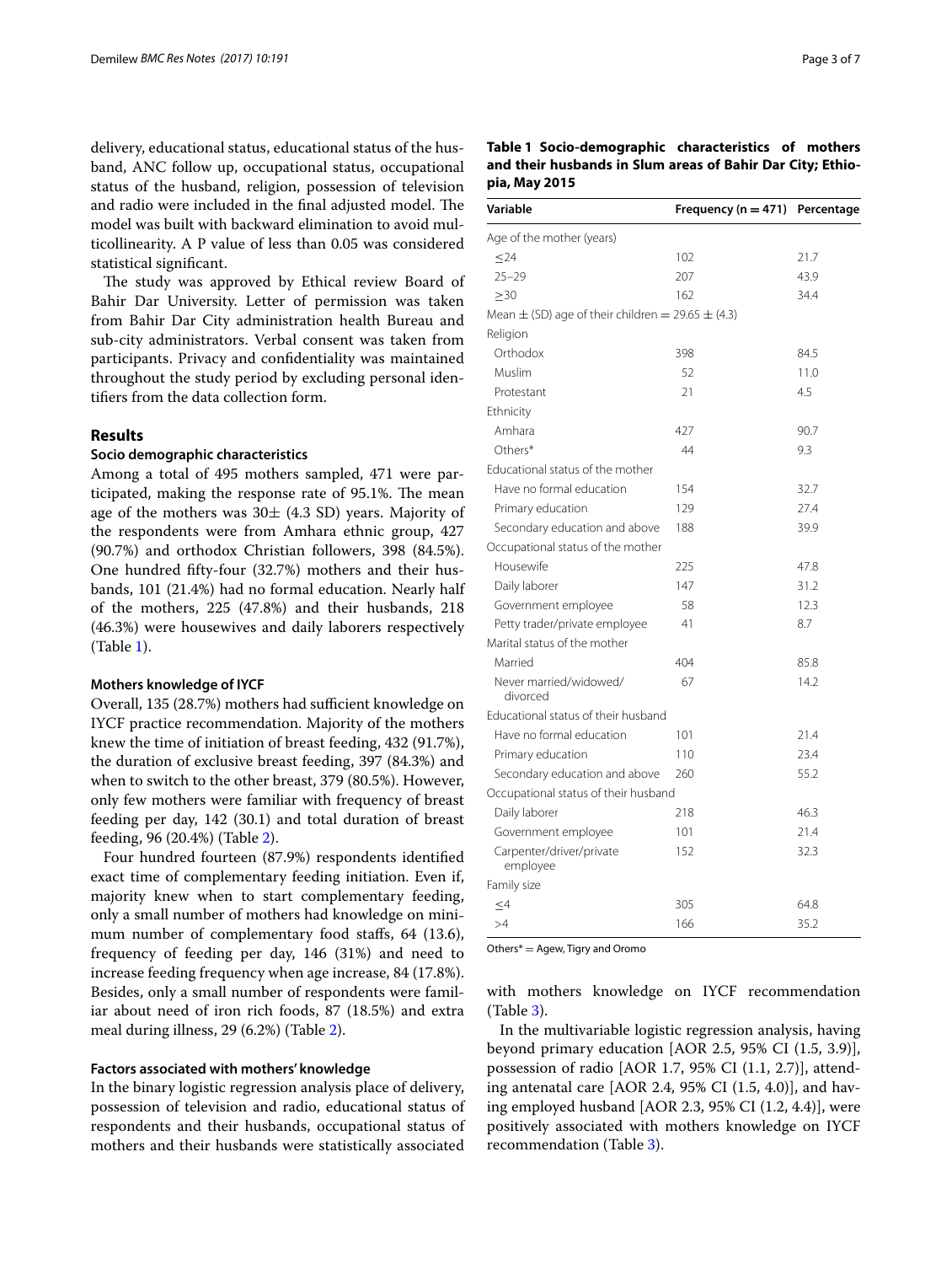<span id="page-3-0"></span>**Table 2 Knowledge of mothers regarding IYCF practice in Slum areas of Bahir Dar City, Ethiopia, May 2015**   $(n = 471)$ 

| Variable                                                                             | Frequency | Percentage |
|--------------------------------------------------------------------------------------|-----------|------------|
| A neonate should start breastfeeding within 1 h of birth                             |           |            |
| Yes                                                                                  | 432       | 91.7       |
| No                                                                                   | 39        | 8.3        |
| An infant should exclusively breastfeed for the first 6 months                       |           |            |
| Yes                                                                                  | 397       | 84.3       |
| No                                                                                   | 74        | 15.7       |
| An infant should breast feed at least 8 times/day (on demand but<br>$not < 8$ times) |           |            |
| Yes                                                                                  | 142       | 30.1       |
| Νo                                                                                   | 329       | 69.9       |
| An infant should finish one breast milk before switch to other breast                |           |            |
| Yes                                                                                  | 379       | 80.5       |
| Νo                                                                                   | 92        | 19.5       |
| An infant should continue breastfeeding until 2 or more years                        |           |            |
| Yes                                                                                  | 96        | 20.4       |
| Νo                                                                                   | 375       | 79.6       |
| An infant should start complementary foods at 6 months                               |           |            |
| Yes                                                                                  | 414       | 87.9       |
| Νo                                                                                   | 57        | 12.1       |
| Abreast feed 6-8 months infant should take complementary food 2-3<br>times/day       |           |            |
| Yes                                                                                  | 146       | 31         |
| No                                                                                   | 325       | 69         |
| A breast feed 9-12 months infant should take complementary food 4<br>times/day       |           |            |
| Yes                                                                                  | 84        | 17.8       |
| Νo                                                                                   | 387       | 82.2       |
| A 6–23 month child need 4 or more food staffs                                        |           |            |
| Yes                                                                                  | 64        | 13.6       |
| No                                                                                   | 407       | 86.4       |
| Non breast feed infant needs extra meal                                              |           |            |
| Yes                                                                                  | 314       | 66.7       |
| No                                                                                   | 157       | 33.3       |
| An infant needs iron-rich foods                                                      |           |            |
| Yes                                                                                  | 87        | 18.5       |
| Νo                                                                                   | 384       | 81.5       |
| Sick children need extra meal                                                        |           |            |
| Yes                                                                                  | 29        | 6.2        |
| No                                                                                   | 442       | 93.8       |
| Over all knowledge of IYCF                                                           |           |            |
| Sufficient knowledge                                                                 | 135       | 28.7       |
| Insufficient knowledge                                                               | 336       | 71.3       |
| Source of information                                                                |           |            |
| Health professionals                                                                 | 283       | 60.0       |
| Mass media                                                                           | 134       | 28.5       |
| Relatives                                                                            |           |            |
|                                                                                      | 54        | 11.5       |

## **Discussion**

Mothers who have sufficient knowledge on IYCF recommendation were more likely to have better feeding practice than mothers who have insufficient knowledge  $[24, 12]$  $[24, 12]$  $[24, 12]$ [30,](#page-6-12) [31](#page-6-13)]. However, in this study only 28.7% of mothers had sufficient knowledge on IYCF recommendation. Inappropriate knowledge on IYCF recommendation was also reported from previous study fnding in Hebei province, North China [\[29](#page-6-11)].

On the other hand, this fnding was lower than the study fndings in Shashemene Woreda, Mekelle, Dehra-dun District and Nigeria [[20](#page-6-3), [26,](#page-6-14) [32,](#page-6-15) [33](#page-6-16)]. This discrepancy might be due to time gap between studies and diference in the study settings; since the former studies included mothers in the Woreda with better socio economic characteristics whereas the current study was done among mothers in slum area with lower socio economic status.

Early initiation of breastfeeding plays a crucial role for a signifcant reduction of neonatal and infant mortality [[34](#page-6-17), [35\]](#page-6-18). Besides, it has beneft to the health of the mother as early suckling stimulates the release of prolactin, which helps in the production of milk, and oxytocin, which is responsible for the ejection of milk and stimulates the contraction of the uterus after childbirth [[6\]](#page-5-5). Moreover, initiation of breast feeds within 1 h of birth is the key for successful breast feeding [[36\]](#page-6-19). Mothers' knowledge on initiation of breast feeding is an important determinant factor for their practice. In the present study majority of the mothers (91.7%) knew exact time when to initiate breast feeding after delivery. This finding was better than the study fndings in Mizan Aman town, Ethiopia, Nigeria and Nepal [\[37](#page-6-20)[–39\]](#page-6-21).

Exclusive breast feeding for the frst 6 months of life has a signifcant efect in the reduction of morbidity and mortality as well as to ensure overall development [[40\]](#page-6-22). Despite the well-recognized importance, exclusive breastfeeding practice is not widespread in the developing countries. In the present study, 84.3% of mothers had knowledge on the need of exclusive breastfeeding for the first 6 months. This finding was better than the study fndings in Mizan Aman town, Ethiopia and Andhra Pradesh, India  $[37, 41]$  $[37, 41]$  $[37, 41]$  $[37, 41]$  $[37, 41]$ . This might be due to time gap; currently there is nutrition education on IYCF practice through mass media and professionals which has direct contribution to the improvement of maternal knowledge [[42\]](#page-6-24).

Continuation of breast feeding up to the age of 2 years or beyond is important as it provides useful amounts of energy, good quality protein and other nutrients essential for brain development  $[8]$  $[8]$ . However, in the present study,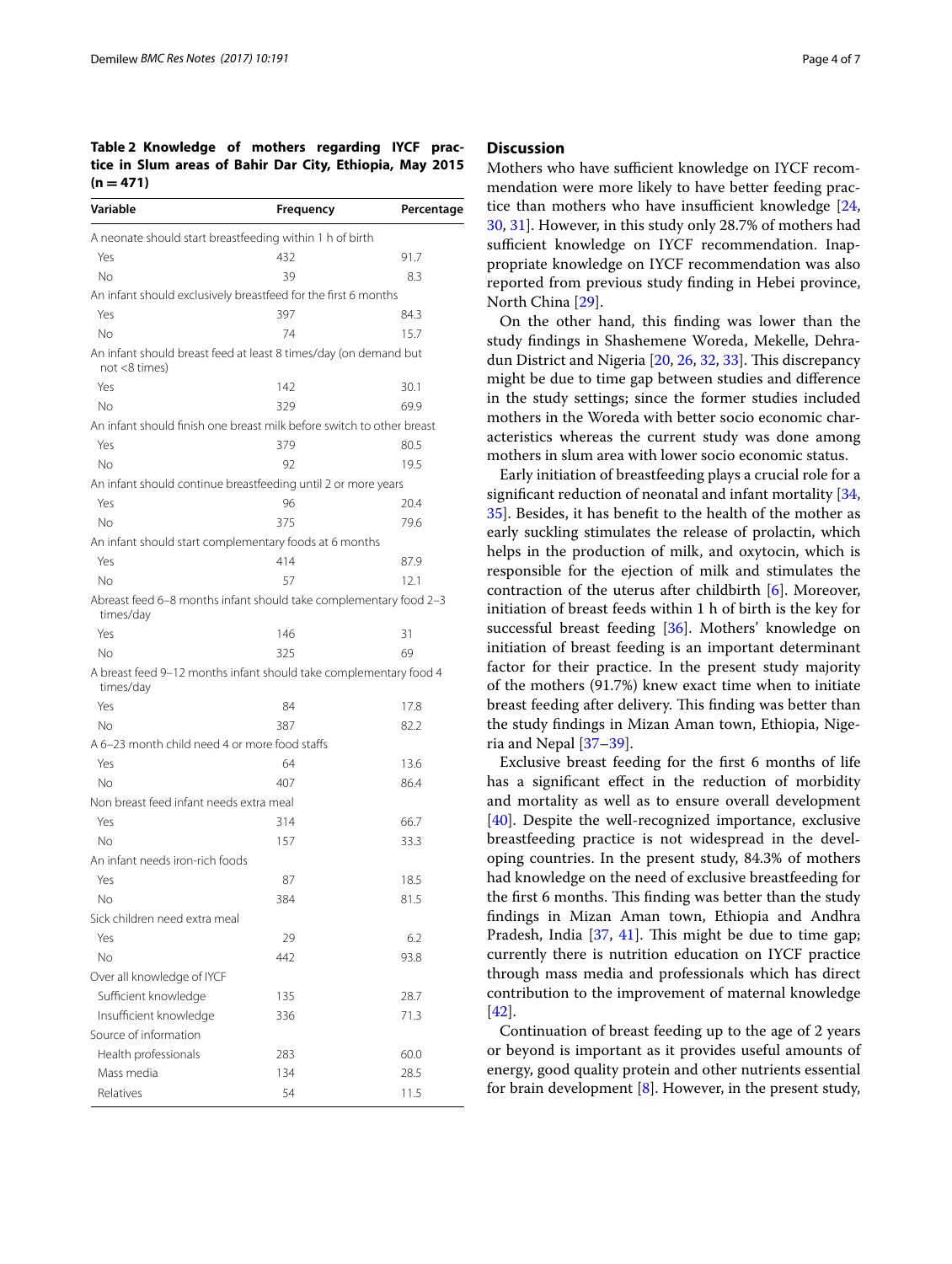| Factor                                        | Mothers knowledge on IYCF |              | COR (95% c/l)    | AOR (95% C/I) |
|-----------------------------------------------|---------------------------|--------------|------------------|---------------|
|                                               | <b>Sufficient</b>         | Insufficient |                  |               |
| Place of delivery                             |                           |              |                  |               |
| Health institution                            | 130 (27.6)                | 304 (64.5)   | 2.7(1.0, 7.1)    |               |
| Home                                          | 5(1.1)                    | 32(6.8)      | 1.00             |               |
| Possession of television                      |                           |              |                  |               |
| Yes                                           | 103 (21.9)                | 192 (40.7)   | 2.4(1.5, 3.7)    |               |
| <b>No</b>                                     | 32(6.8)                   | 144 (30.6)   | 1.00             |               |
| Possession of radio                           |                           |              |                  |               |
| Yes                                           | 76 (16.2)                 | 122 (25.9)   | 2.2(1.5, 3.3)    | 1.7(1.1, 2.7) |
| <b>No</b>                                     | 59 (12.5)                 | 214 (45.4)   | 1.00             | 1.00          |
| <b>Educational status</b>                     |                           |              |                  |               |
| Less than secondary education                 | 51 (10.8)                 | 104(22.1)    | 1.00             | 1.00          |
| Secondary and above education                 | 84 (17.8)                 | 232 (49.3)   | 3.6(2.4, 5.5)    | 2.5(1.5, 3.9) |
| Educational status of the husband             |                           |              |                  |               |
| Less than secondary education                 | 39(8.3)                   | 172 (36.5)   | 1.00             |               |
| Secondary and above education                 | 96 (20.4)                 | 164 (34.8)   | 2.5(1.6, 3.9)    |               |
| ANC follow up                                 |                           |              |                  |               |
| Yes                                           | 105(22.3)                 | 190 (40.3)   | 2.6(1.6, 4.2)    | 2.4(1.5, 4.0) |
| <b>No</b>                                     | 30(6.4)                   | 146 (31.0)   | 1.00             | 1.00          |
| Occupational status of the mother             |                           |              |                  |               |
| Daily laborer                                 | 25(5.3)                   | 122 (25.9)   | 1.00             |               |
| Housewife                                     | 64 (13.6)                 | 161 (34.2)   | 1.9(1.1, 3.2)    |               |
| Petty traders and government/private employee | 46 (9.8)                  | 53 (11.2)    | $4.2$ (2.3, 7.5) |               |
| Occupational status of the husband            |                           |              |                  |               |
| Daily laborer                                 | 27(5.7)                   | 153 (32.5)   | 1.00             | 1.00          |
| Government employee                           | 38(8.1)                   | 63 (13.4)    | 3.3(1.9, 5.4)    | 2.3(1.2, 4.4) |
| Carpenter/driver/private employee             | 70 (14.8)                 | 120 (25.5)   | 3.4(1.9, 6.0)    | 2.1(1.2, 3.6) |
| Religion                                      |                           |              |                  |               |
| Orthodox                                      | 122 (25.9)                | 13(2.8)      | 2.0(1.0, 3.8)    |               |
| Muslim and protestant                         | 276 (58.6)                | 60 (12.7)    |                  |               |

## <span id="page-4-0"></span>**Table 3 Factors associated with mother's knowledge regarding IYCF in Slum areas of Bahir Dar City; Ethiopia, May 2015**

*AOR* adjusted odds ratio, *COR* crude odds ratio, *95% CI* ninety-fve percent confdence interval

only 20.4% of mothers knew that breast feeding is to be continued for 2 years or beyond.

In Ethiopia, 10% of infants under-6 months are given complementary foods in addition to breast milk and 49% of children age 6–8 months consume solid, semi-solid, or soft foods. Among breastfed children age 6–23 months, only 4% receive foods from at least four foods groups (the minimum acceptable diet), while 48% are fed the minimum number of times or more [\[2\]](#page-5-1). In the present study, 87.9% of mothers knew correct age of introduction of complementary feeds. Knowledge of mothers on frequency and quantity of complementary feeds was very low (17.8 and 13.6% respectively). This finding was consistent with study finding in Ghana  $[43]$ . This low level of knowledge might be due to low attention of participants during nutrition education, often diversity and frequency of complementary food is discussed near the end of education section.

Educational status of the mother had statistically significant association with mothers' knowledge on IYCF practice. Mothers who attained beyond primary education were 2.5 times more likely to have sufficient knowledge than mothers who attained lower than secondary education. Similar fnding was reported from previous studies  $[32, 44-46]$  $[32, 44-46]$  $[32, 44-46]$  $[32, 44-46]$ . This might be due to the fact that literate mothers understand nutrition information given by the health and nutrition programs.

Having radio was statistically signifcant factor to improve mothers' knowledge. Mothers who have radio were 1.7 times more likely to have sufficient knowledge than their counter part have no radio. Similar result was reported from a study fnding in Arba Minch Zuria [\[47](#page-6-28)]. Respondents who have radio were more likely to get nutrition related information from nutrition education given by radio [[26](#page-6-14)].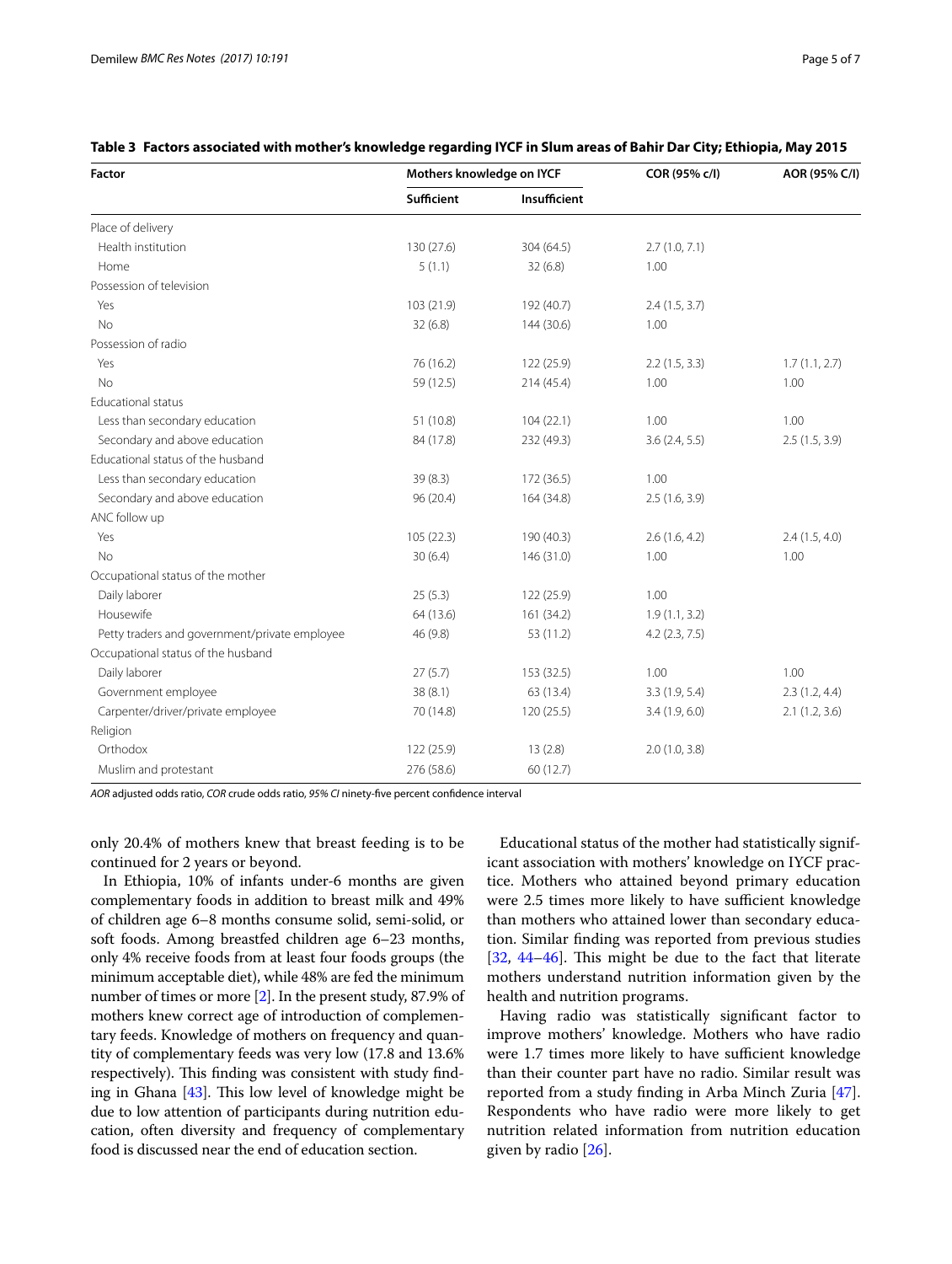In the study area each woman who comes to the health institution to get immunization service, to attained antenatal and postnatal care is counseled on maternal and child nutrition. In addition to this, in each health facility, theoretical and practical education on IYCF practice is given one times per month during "mothers' day". In this "mothers' day" complementary feeding preparation is demonstrated by health professionals. Moreover, education on IYCF practice is given in the health post to the women who come to get immunization service, to attained antenatal and postnatal care by health extension workers (HEWs). Furthermore, HEWs give nutrition education to all pregnant and lactating women at their home. All these have direct contribution on maternal knowledge. However, according to Ethiopia Mini Demographic and Health Survey done in 2014, 58% of pregnant women who gave birth in the 5 years preceding the survey received antenatal care for their most recent birth, 34% from a nurse or midwife, 6% from a doctor and 18% of women from a health extension worker. Antenatal care utilization was defned at least one visit of health institution for checkup purpose during the pregnancy of the index child [\[48](#page-6-29)].

In this study mothers who had ANC follow up were 2.4 times more knowledgeable than their counter parts who had no ANC follow up. This finding is in agreement with the study fnding in northern Ethiopia and Arba Minch Zuria [[47,](#page-6-28) [49](#page-6-30)]. Mothers who had ANC follow up were more likely to be counseled by professionals on IYCF, which have direct contribution to improve their knowledge level  $[50]$  $[50]$ . The fact that this study did not use qualitative information on the guideline to probe their knowledge level and the study includes mothers who have children 24–36 months old are the limitation of this study.

## **Conclusion and recommendation**

Knowledge of mothers on IYCF practice especially on frequency and type of complementary food, need of iron rich foods and additional foods during illness was very low. Hence, education on IYCF practice should be strengthen by giving emphasis to frequency and type of complementary food, need of iron reach foods, need of additional food during illness and importance of continuing breast feeding up to 2 years by health professionals and through radio can help in flling up of this gap. Improvements should be made in social conditions including literacy, use of radio and major social mobilization endeavors to improve ANC utilization.

#### **Abbreviations**

ANC: Antenatal Care; IYCF: Infant and Young Child Feeding; PNC: Postnatal Care.

#### **Acknowledgements**

I would like to thank study participants who participated in this study and provided valuable information with their full cooperation and Bahir Dar University for its fnancial support. I am also grateful to express my gratitude to data collectors and supervisors for their time and full commitment.

#### **Competing interests**

The author declare that she has no competing interests.

#### **Availability of data and materials**

If needed the raw data in SPSS is available.

#### **Ethical consideration**

The study was approved by Ethical review Board of Bahir Dar University. Letter of permission was taken from Bahir Dar City administration health Bureau and sub-city administrators. Verbal consent was taken from participants. Privacy and confdentiality was maintained throughout the study period by excluding personal identifers from the data collection form.

#### **Full name of ethics committee**

Mr. Gedefaw Abeje, Mrs. Alemtsehay Mekonnen, Dr. Endalew Gebeyehu, Dr. Belaynew Wassie, Mr. Bay Abera, Dr. Dessalegn Nigatu.

#### **Funding**

This research was funded by Bahir Dar University.

#### **Publisher's Note**

Springer Nature remains neutral with regard to jurisdictional claims in published maps and institutional afliations.

Received: 5 January 2016 Accepted: 24 May 2017 Published online: 05 June 2017

#### **References**

- <span id="page-5-0"></span>1. Black R, Allen L, Bhutta Z, Caulfeld L, Onis M, Ezzati M, et al. Maternal and child under nutrition: global and regional exposures and health consquence. Lancet. 2008;371(9608):243–60.
- <span id="page-5-1"></span>2. Central Statistical Agency [Ethiopia], ICF International. Ethiopia demographic and health survey 2011. Addis Ababa and Calverton: Central Statistical Agency and ICF International; 2012.
- <span id="page-5-2"></span>Ruel M, Hoddinott J. Investing in early childhood nutrition. International Food Policy Research Institute; 2008. [http://www.ifpriorg/publication/](http://www.ifpriorg/publication/investing-early-childhood-nutrition) [investing-early-childhood-nutrition.](http://www.ifpriorg/publication/investing-early-childhood-nutrition)
- <span id="page-5-3"></span>4. UNICEF. Infant and young child feeding. Nutrition section, programmes. New York: UNICEF; 2011.
- <span id="page-5-4"></span>5. World Health Organization. Children: reducing mortality. Fact sheet No 178, Updated September 2013. [http://www.who.int/mediacentre/](http://www.who.int/mediacentre/factsheets/fs178/en/) [factsheets/fs178/en/](http://www.who.int/mediacentre/factsheets/fs178/en/).
- <span id="page-5-5"></span>6. WHO and UNICEF. Global strategy for infant and young child feeding. Geneva: World Health Organization; 2003.
- 7. Government of the Federal Democratic Republic of Ethiopia. National Nutrition Programme. June 2013–June 2015, Ethiopia; 2013.
- <span id="page-5-6"></span>8. World Health Organization. Infant and young child feeding. Model chapter for textbook for medical students and allied health profesions, France; 2009.
- <span id="page-5-7"></span>9. Michelle C, Thais Tobaruela O, Simone Guerra L, Fabiola Isabel S, Roseli Oselka S. Compelementary feeding: inappropriate practice in infants. J Pediatr. 2010;86(3):196–201.
- 10. Tagbo B, Ughasoro M. Complmentary feeding pattern of infants attaining the University of Nigeria Teaching Hospital, Ituku, Ozalla, Enugu Nigerian. J Peadiatr. 2009;36(3&4):51–9.
- 11. John G, Skella C, James E. Feeding practice and nutritional status in Morongo municipality, Tanzania. Tanzan J Health Res. 2013;15(3):3–7.
- 12. Happiness S, Abdulsudi I. Persistant child malnutrition in Tanzania: risks associated with traditional complementary food. Afr J Food Sci. 2010;4(11):679–92.